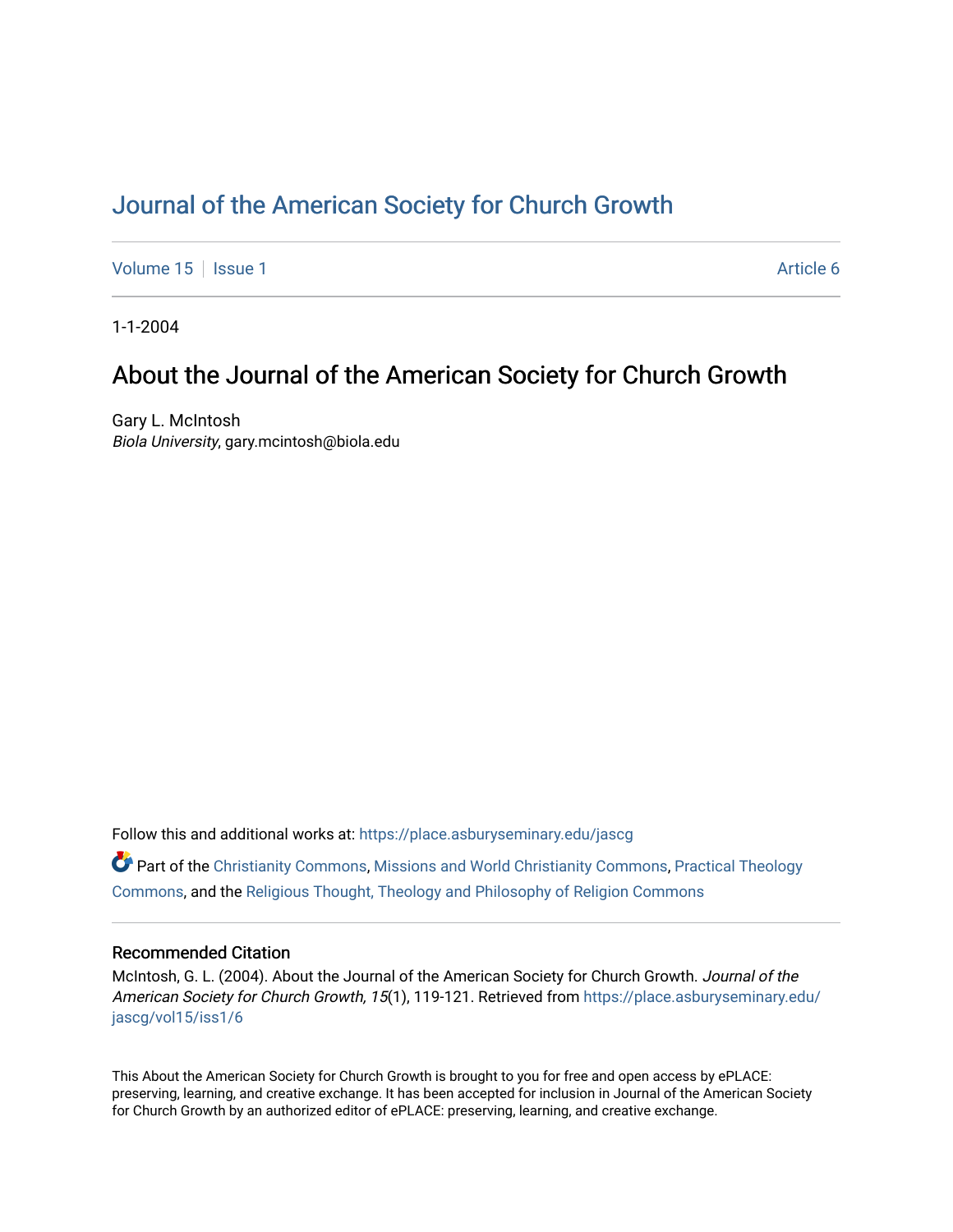## **Information for Subscribers and Writers**

**Copyright :** Copyrights on articles are held by the writers. Requests for permission to reproduce material from the journal, except for brief quotations in scholarly reviews and publications, should be directed to the writers.

**Subscription Rates:** The subscription rate is \$24 per year for three issues. Canada and foreign subscriptions are an additional \$5 for each year. Individual copies are \$10 each. All prices are US Funds. Subscriptions, renewals, orders, and change-of-address notifications should be sent to: Dr. G.L. McIntosh, ASCG Journal, 13800 Biola Ave, La Mirada, CA 90639 USA. Copies are distributed free of charge to all paid-up members of the American Society for Church Growth and to supporting institutions.

**Sponsoring Institutions:** Talbot School of Theology (La Mirada, CA), The McIntosh Church Growth Network (Temecula, CA), and The Church of the Nazarene (Kansas City, MO). [Sponsoring institutions assist in the publication of the ASCG Journal by contributing a minimum of \$100 per year. Two copies are sent to the sponsoring institution for the library or designated individual.]

**Submission of Articles:** The *Journal of the American Society for Church Growth* welcomes articles of high standards of original scholarship and of general interest dealing with all aspects of Church Growth. Reasoned responses to past articles will be considered, as well as book reviews.

- Send two copies (typewritten and double-spaced) to Dr. Gary L. McIntosh, Editor, Talbot School of Theology, 13800 Biola Ave., La Mirada, CA 90639. One of the two copies should delete the author's name on the title page, etc. for purposes of blind review. In addition, please include a copy of the article on computer disc if at all possible.
- Follow the guidelines for style found in *The Chicago Manual of Style* or K.L Turabian's *Manual for Writers*.
- Include an abstract of no more than 150 words on a separate sheet of paper.
- Limit articles to 20 double-spaced pages, excluding tables, figures, and references. Book reviews should be 3 to 4 pages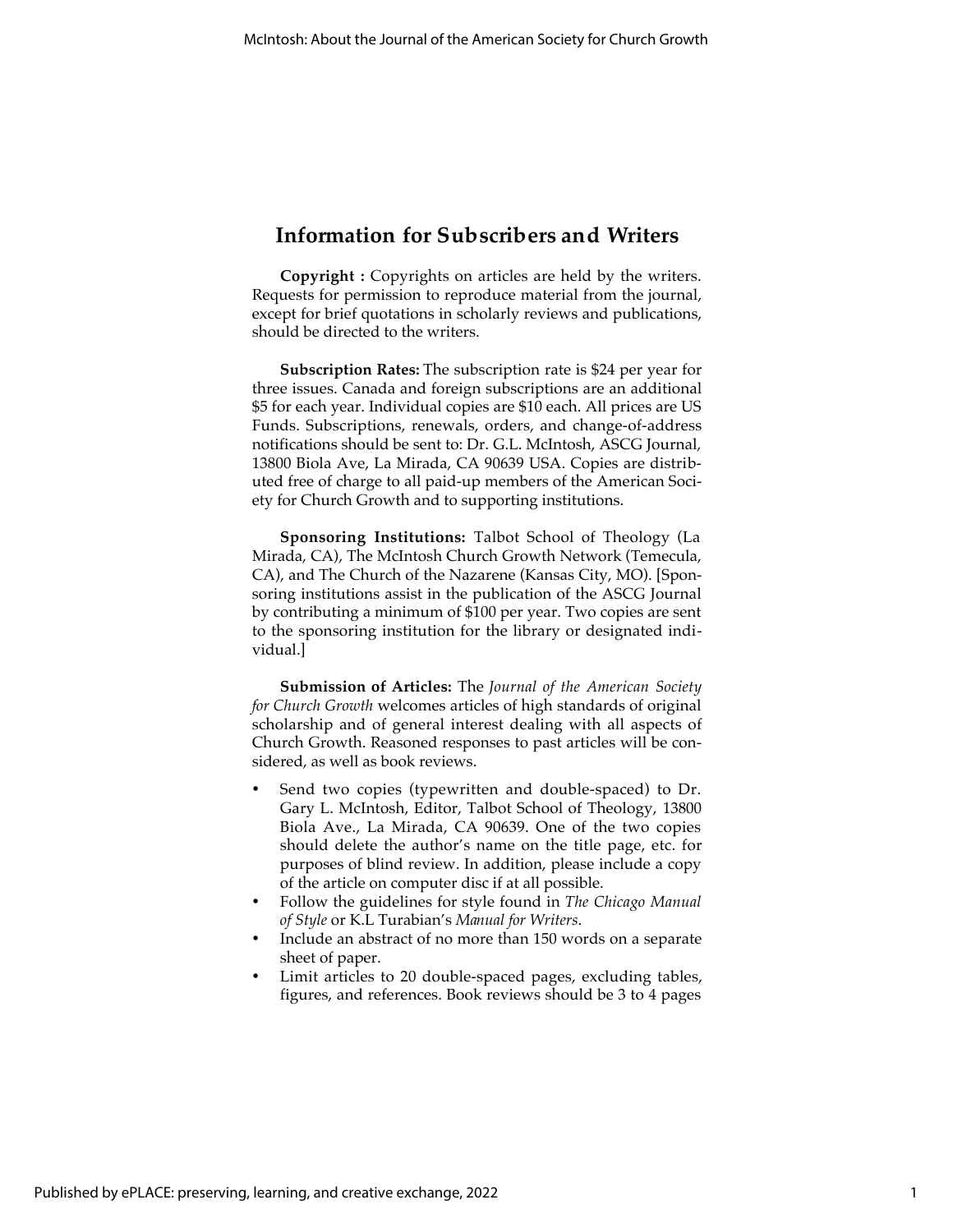and responses 7 to 10 pages in length.

Include the following current vita information for each writer: address, title, degree(s), and institution(s) where earned, and specialization(s).

All manuscripts will be acknowledged promptly and processed as quickly as possible. The review process generally takes three months. Appearance of accepted articles in print is approximately six months or as forthcoming article backlog allows. Contributors receive five complimentary copies of the issue in which their article appears. Correspondence with the editor may also be by phone (562) 903-6000 X5559, fax (909) 506-3086 or email: *gary.mcintosh@biola.edu*

### *The Donald A. McGavran Award*

Once each year the American Society for Church Growth presents the Donald A. McGavran Award to an individual who has made a significant contribution to the Church Growth Movement in the United States.

The award recipients to date are:

| 1989 |
|------|
| 1990 |
| 1991 |
| 1992 |
| 1993 |
| 1994 |
| 1994 |
| 1995 |
| 1996 |
| 1997 |
| 1998 |
| 1999 |
| 2000 |
| 2002 |
|      |